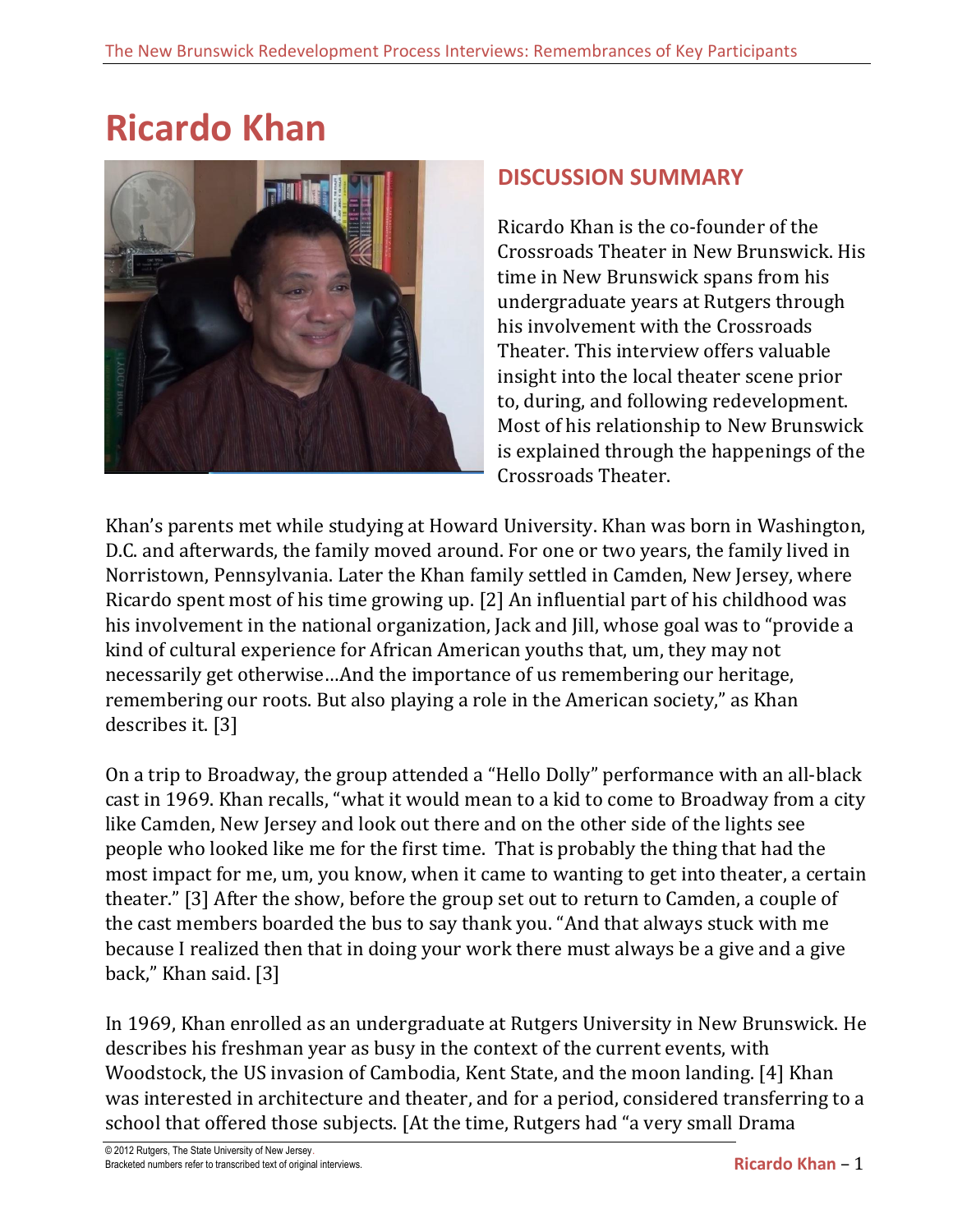Department."] Ultimately, he stayed at Rutgers, partly because of its proximity to New York. His undergraduate focus changed from architecture to pre-law and finally he settled on psychology. [5]

Khan recalls being told "if you're going to go across to Douglas don't go in town, don't stop in town." [7] He adds that Easton Avenue was not yet built up at the time, and that Rutgers was all men. [8] Khan stayed in New Brunswick after his undergraduate graduation, pursuing a double MFA in acting and directing at Mason Gross in that school's first year. [9] Khan "loved directing because it connected me more organically to the visions that I want to put forth." [10] He describes his time at Rutgers as very busy with classes and multiple rehearsals. He was involved in the student organization, "The Paul Robeson Black Arts Ensemble," which would start rehearsals at eleven at night. [11]

After finishing his MFA, he had the eye-opening experience of finding that much of the roles he was auditioning for were to play pimps and prostitutes: "I was thinking that I went through four and a half years of post-graduate training and this is what I'm being asked to do." Khan became involved in the Comprehensive Employment and Training Act program, which paid him a full year salary allowing him and his partner Lee Richardson to perform plays "all over the place." [12] One of the plays they produced — "Sizwe Banzi is Dead," a protest play concerned with Apartheid — fit into his attraction to progressive pieces, "part of the struggle." [12] In the late 1970s, after the program came to an end, Khan and Richardson approached Eric Krebs — founder of the George Street Playhouse — looking for a way to continue building an audience. [12] Khan found out about another program similar to CETA and came up with the mission over lunch. [13] "We got the funds" and were able to hire 12 people, including actors, a house manager, a stage manager, and those fulfilling publicity and administrative roles. [13]

At this point, Khan and his crew still needed a location. While he was acting in a play in Springfield, Massachusetts he received a call from Lee Richardson: "Rick, I found the perfect place. I found the perfect place." [15] The space was at 320 Memorial Parkway, an old sewing factory with very high ceilings. There were three floors in this loft building. Tony Nelessen [also interviewed in this series] lived on the third floor with his family. The owner of J. August Café, Rob Schneider, also lived on the third floor, in the back. The second floor was vacant, except for the very back, which was the home of Jim Black, the Frog and the Peach proprietor and the owner and landlord of the building. On the first floor was Rask Auto Parts Store. [16] Khan recalls that the space was "wonderful because not only did they let us do our thing, but they loved the thing we were doing. And so it was like one family is how I looked at it, just one big family." [16] On the opening night of a play called "For Colored Girls Who Have Considered Suicide/When the Rainbow is Enuf," Tony Nelessen volunteered his home to host the reception after discovering that Khan had planned to hold it in a much smaller space.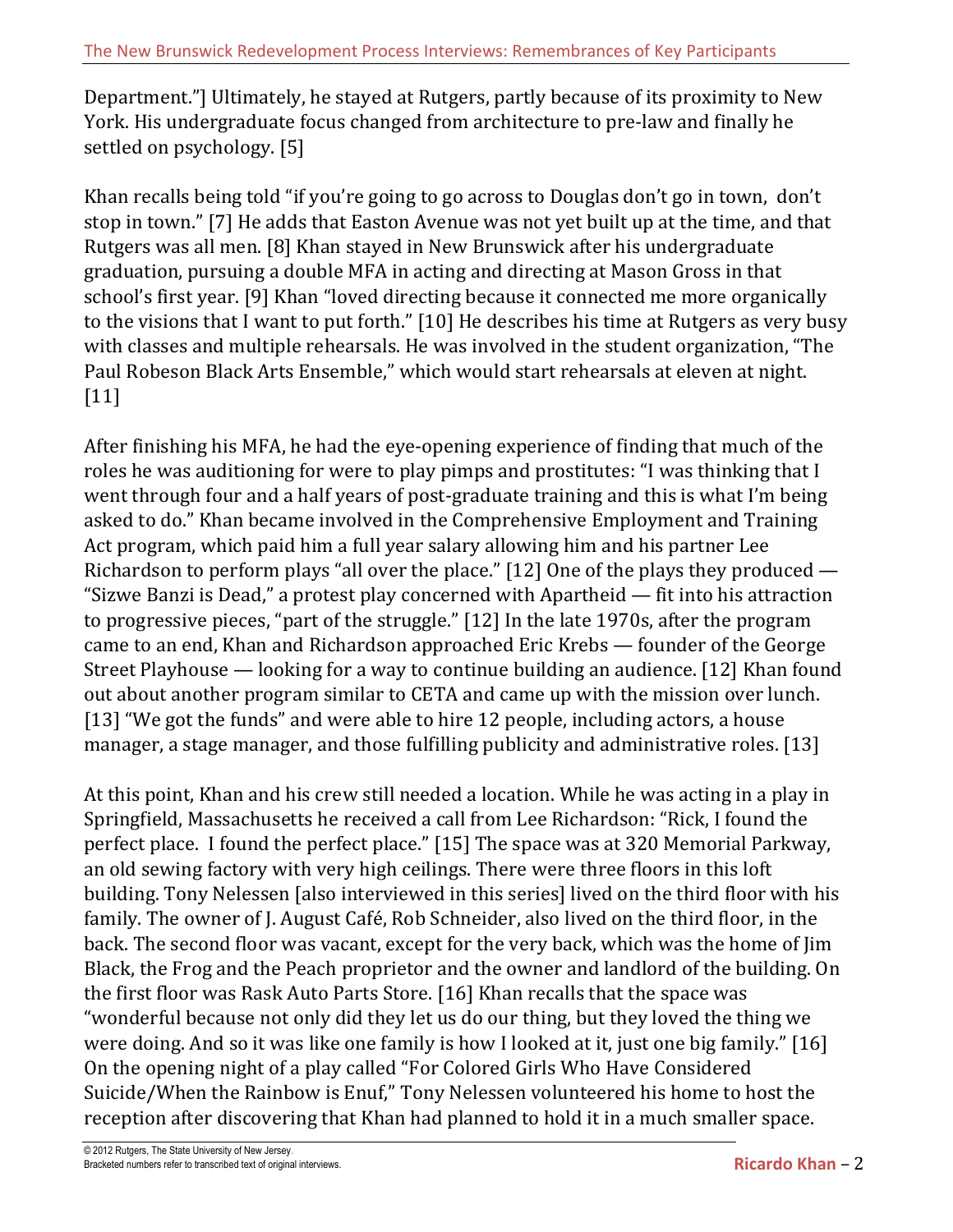"By the time that show finished he and his wife had a whole spread set up for us. It was really amazing." Nelessen even painted a garage door next to the entrance with part of the play's title: "For Colored Girls." [16] Despite some "low points," it was "this kind of exuberance that kept us going." [17]

For a while the theater did not have a name. Khan explains how the name was finally found:

Based on our mission, we wanted to make sure that we could break barriers down between the traditional theater audience which is white, and us as the nontraditional theater and the non-traditional theater-going audience which is primarily black and Latino, and Theater. So in order to do those things, before we even started our first show we all conducted workshops. We took it out into the streets just like we had learned to do the year before. We went to churches and senior citizens homes and synagogues and the schools just to say, "This is who we are, but also to help them. So we taught Tai Chi and we taught acting and we taught how to build a model, a set model, music, all sorts of stuff and trumpet. And one day, Dan Irving is on a ladder scraping a wall. He's looking out the window and he sees all these streets coming together and being built, and it just him, "Crossroads." And all of a sudden it just made total sense because on so many levels that was our mission. [17]

Khan realized that there was potential and decided that he wanted to make it an independent entity. He contacted Roy Epps and visited his office with Lee Richardson. Epps advised the pair that they needed a board and volunteered to "pull it together." [18] Ronald Wright, working as an attorney at the time, incorporated the theater for free and counseled them to hire a good accountant. During the second project from CETA, the theater was working toward independence, encouraging patrons to get "in the habit of paying to come" and "[cultivating] interest from foundations, corporations." [19] The goal was to "have our own everything" once CETA finished, "and that's basically how it happened. [19]

As the redevelopment phase took off, the theater was in the area slated for renewal, and Khan disclosed that "we didn't know quite what that meant." [19] He looked to renovate the theater, "thinking that if it looks really good, that's what they got to give us if they move us." [19] Khan mentioned how Tony Nelessen proposed an alternative redevelopment plan and looked into landmark status as a form of protection from the wrecking ball. [21]

Looking back on Hiram neighborhood, the site of the original Crossroads Theater, Khan described it as a "pretty great neighborhood…There was so much diversity there." [22]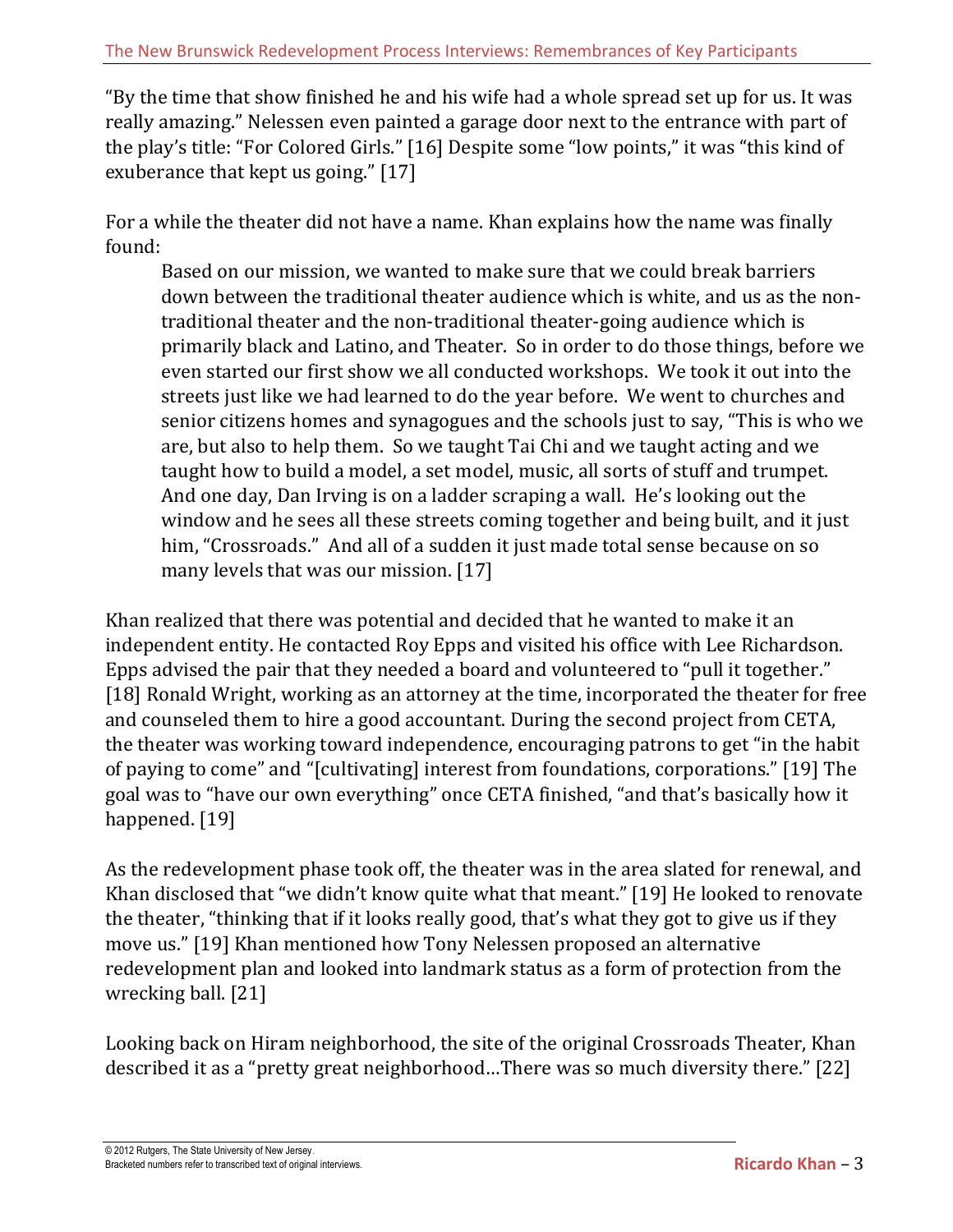Johnson & Johnson became involved. The theater worked "very closely under John Heldrich," and Gary Gorran — former director of administrative financial services<sup>1</sup> served as the treasurer. When Khan expressed an interest in getting more business people involved, Roy Epps suggested hosting a business night. Epps "convinced John Heldrich to do a night at Crossroads with a reception at the Hyatt next door." [22] Khan said that Sellars "knew what he wanted and it was going to be that way." [27] He described Heldrich as "the person to push so much of the redevelopment, actually became a good friend of Crossroads. And, in fact, there were times when he's come up and offered to help me and mentor me with the business end and stuff. They were always concerned about the business end of Crossroads because I'm an artist." [27]

Khan also found support in Rutgers. Ed Bloustein, former President, gave the first benefit for Crossroads at his house. [22] "Ed Bloustein and his wife were such incredible hosts, and told us the story about when Paul Robeson was there," Khan recalled. "A lot of great support in those days coming from all over." [23] Jack Bettenbender, founding dean of the Mason Gross School of the Arts, "was a lighting rod." [23] The second benefit was held at Nicholas Music Center on Douglass Campus and the reception that followed was at the Eagleton center. [23]

When speaking about the role of the city government, Khan recounts an episode where the theater was having a severe parking problem. Patrons would have to find parking on the street as there was not yet an official Crossroads lot. The theatergoers were "getting towed every night." Eventually Khan spoke with Mayor Lynch:

John says, "How can I help you?" And I said, "We got a problem with towing. People are towed and I don't know what to do." He said, "Seriously." I said, "Yeah." He picks up his phone and he calls somebody. He says, "When are we planning to demolish John's? Okay, let's do it now." [24]

After demolishing John's, the city paved the lot and "put up a really beautiful fence around it." [24] Lynch attended performances and also started the New Brunswick Arts Commission, with the goal of organizing the various arts organizations in the city. [24] The commission included Eric Krebs, Jack Bettenbender, and Bill Wright [head of planning at Rutgers]. "The result of our study at the end of that year was that we should bring everybody together into a Cultural Center," Khan recalls. "And he then started…Bill started developing the plans for it. And that's how it started to happen." [24]

When Crossroads moved from Memorial Parkway to its current home on Livingston Avenue, the size of the theater increased form 120 seats to 320. Moving to a bigger space presented some challenges: "We have a bigger house. Our audience, they were so

 $\overline{\phantom{a}}$ 

<sup>© 2012</sup> Rutgers, The State University of New Jersey. Bracketed numbers refer to transcribed text of original interviews. **Ricardo Khan** – 4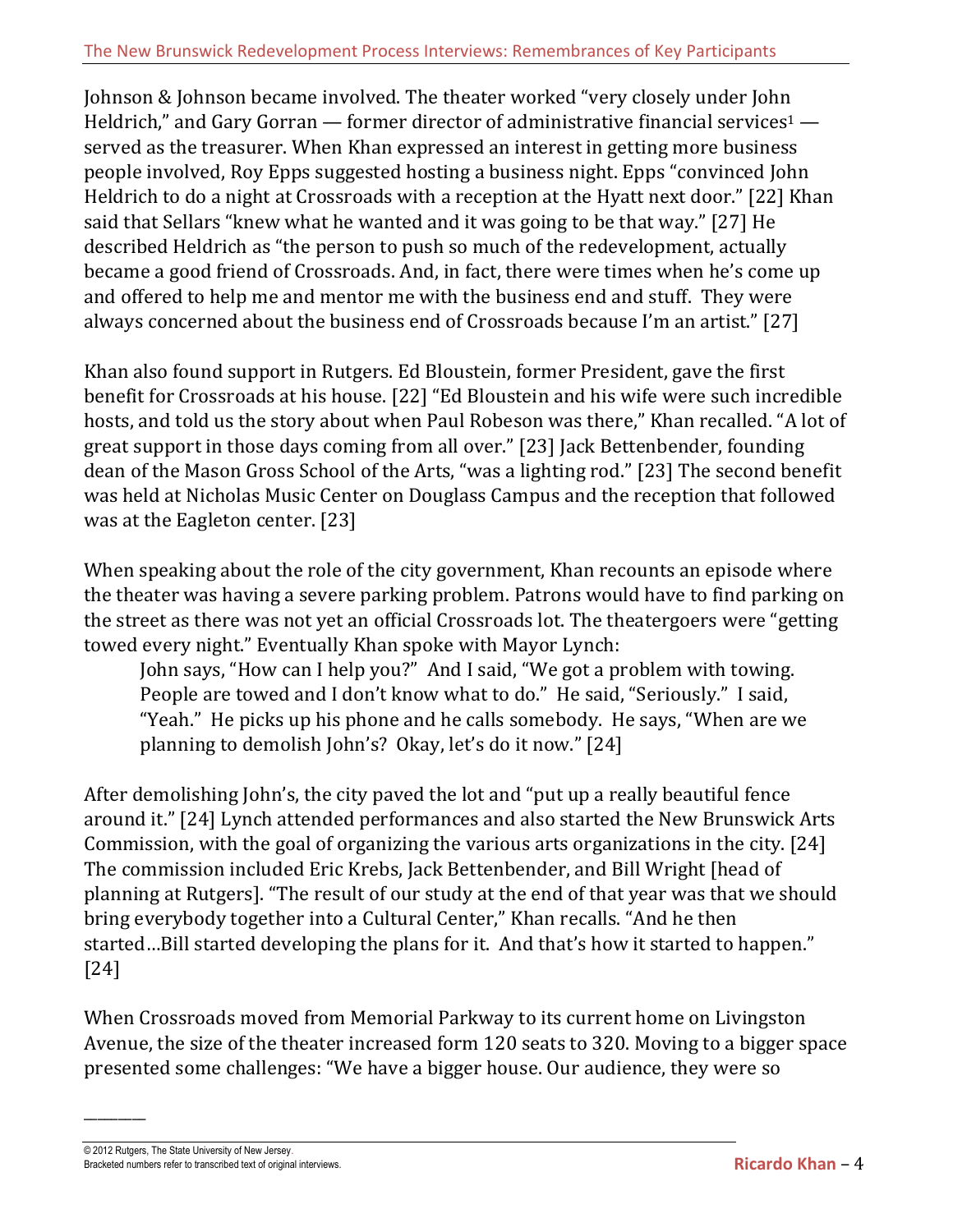committed. They said, "Please don't get rid of the intimacy; don't get rid of the intimacy."" [27] Khan speaks about how the architectural design reflected the desired audience experience.

Khan recounts the experience of bringing Bill Cosby to New Brunswick. Cosby reached out to Khan after hearing about the theater, and offered to do a benefit show. Khan says Cosby was attracted to Crossroads because he heard that "we were not ones to complain. We didn't focus on what we didn't have; we focused on what he did have, and he liked that." [29] After discussions, Cosby wound up performing five shows. The first show was at the new theater and there was a scramble to get everything together and working properly just before the show. [30] He commented on this when he took the stage: "The first thing that Cosby said was, "Man, it looks like Las Vegas out here, but it looks like Alabama back there."" [30]

Khan also spoke about how the theater changed by moving to a new space. There was a Y-beam in the middle of the old stage, which "caused you to find another way," Khan recalls. "I believe that was part of our imagination and creativity at that time was finding the other way, finding a way to make it make [the obstacle] make sense. Well now here we are in the theater where there is no Y beam; there is no obstacle. And it was a very, very interesting set of lessons we learned to try to figure out how to do our work in a space that has no obstacles." [31]

In 1999, the American Theatre Critics Association presented the 1999 Tony Award for Outstanding Regional Theatre to Crossroads. Khan reflects on how much hard work went to into earning the award: "the Tony Award for me is not an award that comes when you don't do your work; it's the award that comes when you do your work and you believe that if you do your work good things will happen regardless of the color of your skin, regardless of your gender, regardless of your height, nationality, religion…It's all about excellence." [34]

Khan also goes on to speak about his relationship to New Brunswick and why he stayed after graduating from Rutgers: "there were so many things happening. I think at that time New Brunswick clearly was on the way up." [38] To stay in New Brunswick was "a natural thing." [38] Regarding redevelopment, Khan mentioned dislocation and positive memories of neighborhoods lost: "The neighborhood was made up of blacks and whites and Dominicans and straight and gay and you could walk in a two-block distance and in that walk you would pass at least five different types of music. I loved that." [38] Still, Khan makes sure to show gratitude that the revitalization movement valued the arts.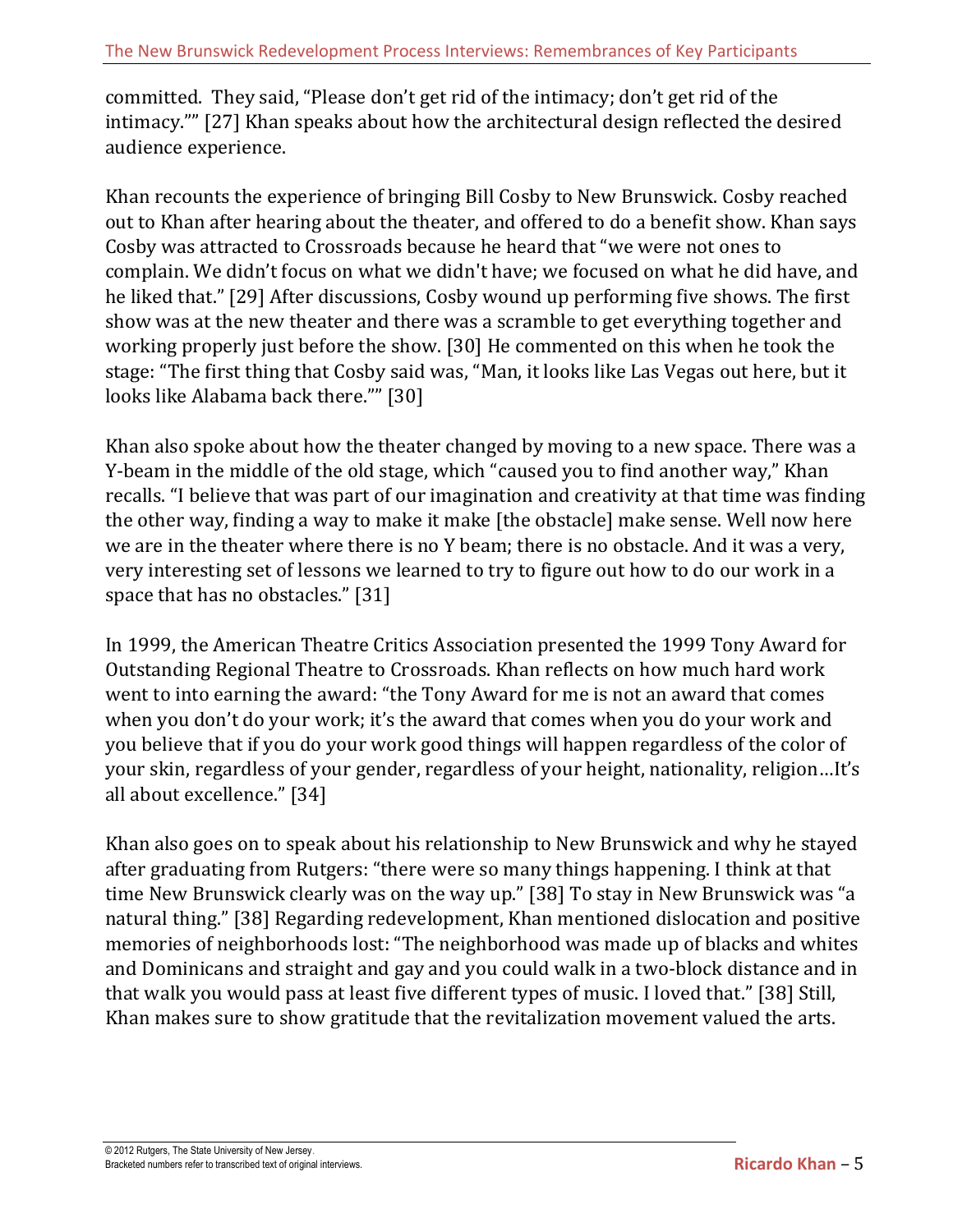# **KEY QUOTATIONS**

[Quotations have been edited for grammar and alphabetized by topic]

#### **Bill Cosby comes to New Brunswick**

*And all the years prior to that we had tried to get Bill Cosby or somebody to do our benefits. We never could, never could…But we could never get Cosby and then here he is calling me. Um, he said, "What can I do for you?" Now I thought maybe he could give us his name to a letter, a fundraising letter or something like that. He said, "No, I want to do a show for you cause I heard about this building." And he had also heard that we were not ones to complain. We didn't focus on what we didn't have; we focused on what we did have, and he liked that. And he said to the press* many times that that's why he came cause that's how he looked at it. And so I said, "Well, you know, the theater's going to be built. We're expecting it to be open in the *fall, but I don't know when cause they were supposed to open in this last fall." He said, "Well, I want to do a bet I think." Andre Robinson at the time was my managing director, general manager. So Cosby and I were finished talking, Cosby's manager started talking to Andre. Somehow it turned out we ended up with Cosby doing five shows, not one… [29-30]*

*So the very first show was the first show at the new theater. And once everybody knew that Cosby was coming, near that place you could not get a parking lot space because everything was taken up, like carpenters, electricians and plumbers. Everybody said, "We got to get this ready." And the "we" was, of course, the city and the Cultural Center. People wanted this ready. Cosby had never performed in New Jersey before outside of Atlantic City. And his show was the number one hit show at the time on TV. So everybody was scrambling to get this going…Nothing else was there. So Cosby's in his dressing room which amounted to like this little, you know, it was just nothing back then. And then we did the ribbon cutting, then the audience came in. I think they were laying down carpet in the theater while the audience was in the reception. So finally we were able to open the doors. They came in. Lights come up. And after Penelope Lattimer and I do our thing and welcome everybody here comes Cosby. And he comes out. We're so proud because, you know, everybody…it looked so beautiful. The first thing that Cosby said was, "Man, it looks like Las Vegas out here, but it looks like Alabama back there." [30]*

*The one thing Bill Cosby remembered most about New Brunswick was how good the hamburger was at Tumulty's, and so they would order from there." [33]*

#### **Crossroads**

*And I was up there in Springfield when Lee calls and says, "Rick, I found the perfect place. I found the perfect place." That was at 320 Memorial Parkway. And when I*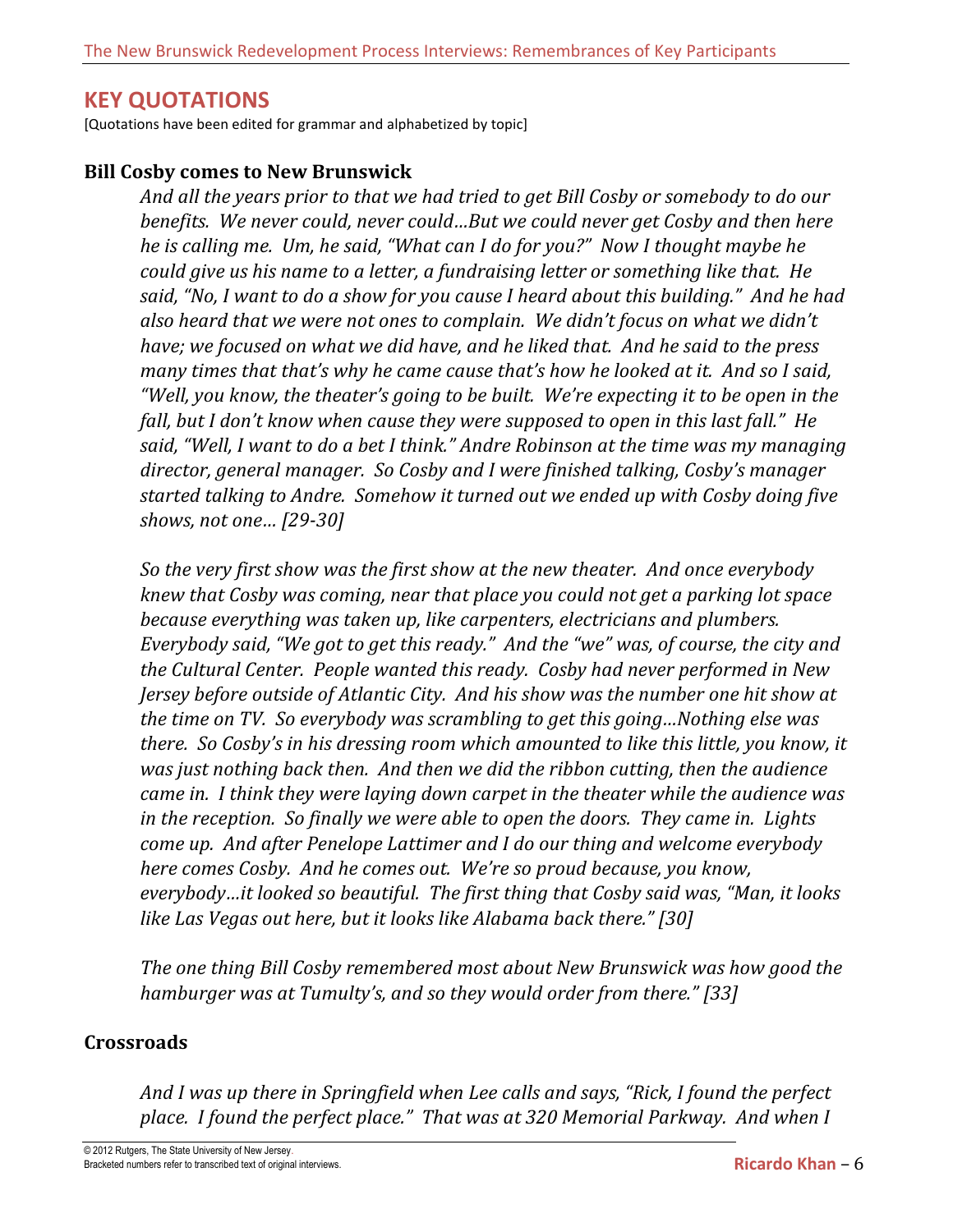*saw it I saw why he said that. For one thing the ceilings were very high; it was an old sewing factory… And so it was wonderful because not only did they let us do our thing, but they loved the thing we were doing. And so it was like one family is how I looked at it, just one big family. When we would do shows… I remember one time we did a play called "For Colored Girls Who Have Considered Suicide/When the Rainbow is Enuf." And we opened that night, and I remember in the middle of it. Tony Nelessen saying to me, "Where's the reception going to be?" I said, "Well it's right here", in this little space about the size of this room. He said, "No, no, no. We could do it upstairs. Let's have everybody come upstairs." And there was a fire escape that took you upstairs in the back. So we said, "Okay." By the time that show finished he and his wife had a whole spread set up for us. It was really amazing. And so those were the kinds of things that would happen. And then the next day, came into work and thought…there was a garage door next to our entrance painted. Tony had painted it "For Colored Girls." He just wanted everybody to know. The street was painted. [15-16]*

*We wanted to make sure that we could break barriers down between the traditional theater audience which is white, and us as the non-traditional theater and the nontraditional theater-going audience which is primarily black and Latino, and Theater. So in order to do those things, before we even started our first show we all conducted workshops. We took it out into the streets just like we had learned to do the year before. We went to churches and senior citizens homes and synagogues and the schools just to say, "This is who we are, but also to help them. So we taught Tai Chi and we taught acting and we taught how to build a model, a set model, music, all sorts of stuff and trumpet. And one day, Dan Irving is on a ladder scraping a wall. He's looking out the window and he sees all these streets coming together and being built, and it just him, "Crossroads." And all of a sudden it just made total sense because on so many levels that was our mission. That's where our name came from. So by the time we got to our first play we'd already done about two months of workshops, this and that, all over the place. It was called, "First Breeze of Summer" by Leslie Lee. And we did not charge; we didn't charge anything for the plays back then. All you had to do was just sign up. [17]*

*I wanted to do it ourselves. It was evident to me that we had potential here. And rather than being a project, I wanted it to be a real thing. Rather than it being under George Street Playhouse, I wanted it to be ours. And so around the middle of that first year I contacted Roy Epps. And I remember Lee and I went to Roy's office, and Roy said, "Well if you're really serious about this, what you need is a Board." I said, "Okay." And then he said, "I'll pull it together for you, just a group of people who can meet as a committee." And that group came together. [18]*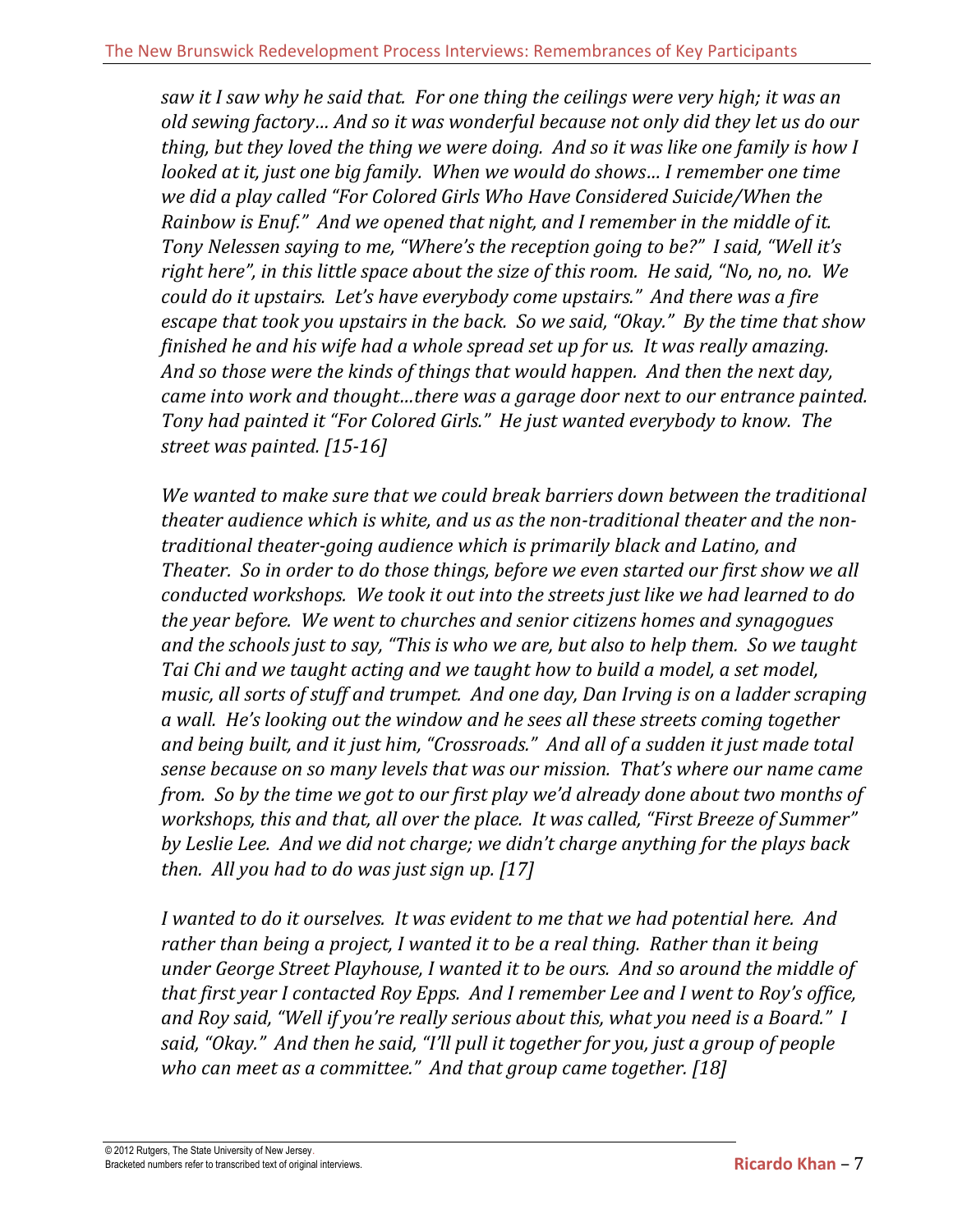*Crossroads had no protection. And in hindsight I wish we had created an endowment very early on. Crossroads also, as we developed our funding and I told you as everything was growing, the pattern we were growing into was such that we were getting a lot of contributed income. In the mainstream in the American Theater, most of the contributed income comes from individuals for a mainstream theater. Under that the next is corporations, then foundations, and then at the very lowest is government. Crossroads, by the time we moved into the new theater, developed a pattern that was the exact opposite. For us, individuals was very low. Government was the highest. Then foundations and then corporations. And it was all because they were rewarding us for what we did. But what we weren't doing at the same time was developing the type of individual support that could have made us stronger, enough to sustain problems that we would have, when Governments or when foundations would change their, you know what they wanted to do, their agenda.[37]*

## **Dick Sellars**

*Well one thing I knew about Dick Sellars was that he knew what he wanted and it was going to be that way. [27]*

## **John Heldrich**

*John Heldrich, who was really the person to push so much of the Redevelopment, actually became a good friend of Crossroads. And, in fact, there were times when he's come up and offered to help me and mentor me with the business end and stuff. They were always concerned about the business end of Crossroads because I'm an artist, I'm an artistic director, and we never, you know, I found a way to keep the place surviving for twenty years just like Eric Krebs does. But, you know, you don't necessarily do it the way people want you to do it.[27]*

## **New Brunswick Cultural Center**

*Absolutely. He was there; he was there. He also started a Commission, a New Brunswick Arts Commission. And the goal of that was to try to figure out, you have all these Arts organizations, what are you going to do with them? And the Commission was made up of…Eric Krebs was put on the Commission. I was put on the Commission. Um, Jack Bettenbender was put on the Commission. Bill Wright, head of Planning, right, at Rutgers, was put on the Commission. There were a few others as well. And the result of our study at the end of that year was that we should bring everybody together into a Cultural Center. And he then started…Bill started developing the plans for it. And that's how it started to happen. After that, then they incorporated the New Brunswick Cultural Center. But even when they were looking for their first president, they contacted us, the Commission. We were able to interview the people that they liked. You know, so it was a really nice relationship. [24-25]*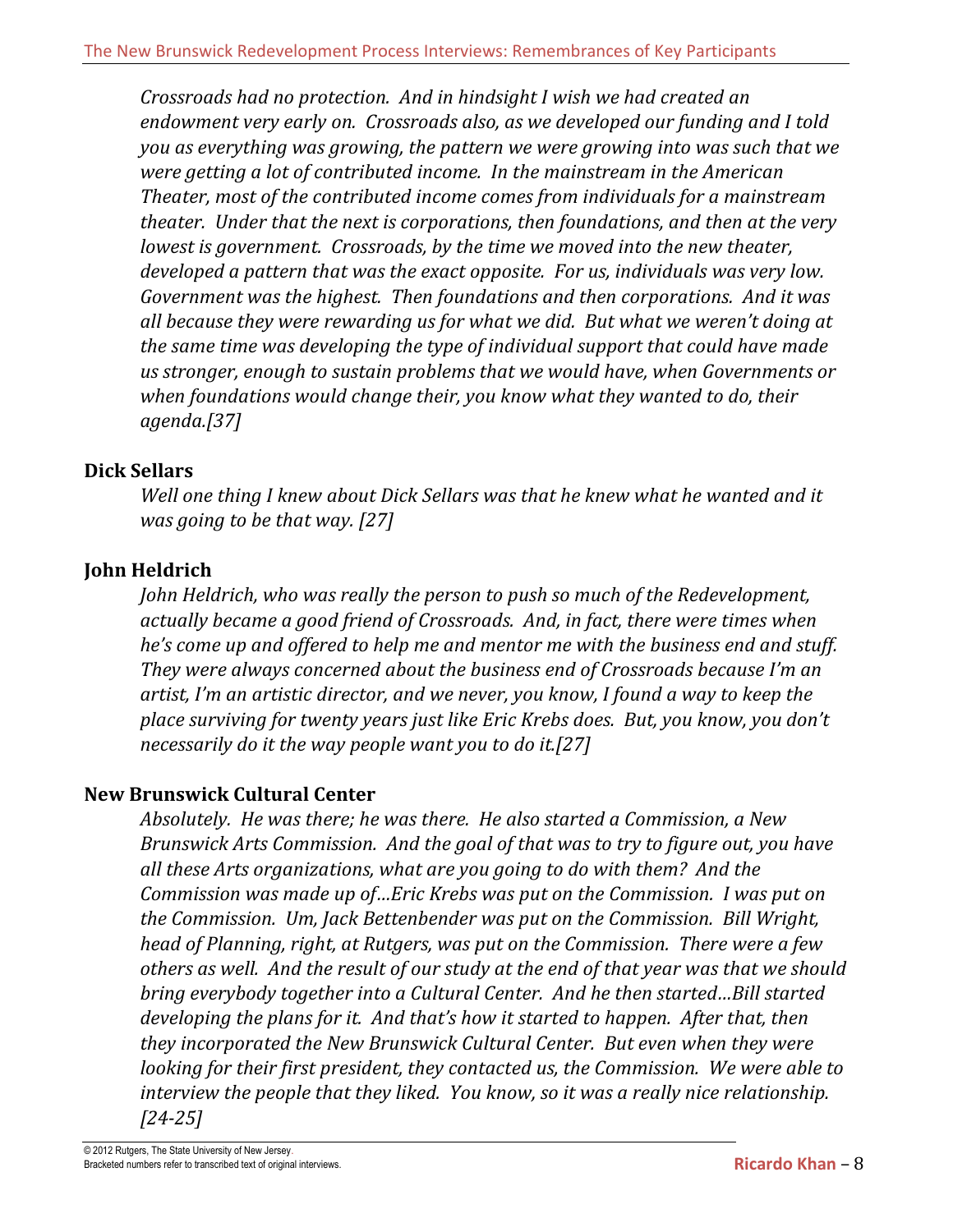#### **Parking problems**

*Here's the thing with the city. The city was always there for us. And mid eighties we were having a pretty severe problem with parking. Because what was happening was there was a lot and it was documented in the papers a lot. There was a lot there. By this time John's [Bargain Store] was closed down, but there was a very small lot across from John's, across that little street. And when people would come, our patrons, they'd have to find parking on the street wherever they could; there was not a Crossroads lot or anything. But then there was this little lot and no one was ever there at night. So they would park in that lot. There was a little sign about this big saying, "Don't park." That's big. They were getting towed; people were getting towed every night. And we couldn't figure out what was going on until what happened they had found out was that a guy who was a cousin or somebody of a policeman who would call the guy and say, "Look. There are this number of cars there." He would then tow and charge something like sixty dollars for the tow. And I mean that was back then. I was incredible, and it got to be a really big thing. So every now and then I would have a meeting with John Lynch in his office. John says, "How can I help you?" And I said, "We got a problem with towing. People are towed and I don't know what to do." He said, "Seriously." I said, "Yeah." He picks up his phone and he calls somebody. He says, "When are we planning to demolish John's? Okay, let's do it now."… They demolished John's, paved the lot, and put up a really beautiful fence around it. [23-24]*

## **Perception of Downtown New Brunswick**

*I remember being told if you're going to go across to Douglas don't go in town, don't stop in town. They called the people who lived there "townies." And, um, I do remember going a couple of times, but…and I didn't see a problem. I just spent most of my time on the campus. It was also the first year of Livingston College… So that was an interesting time. I remember, you know, there were a couple x-rated movie theaters. [7]*

#### **Redevelopment**

*Yeah, I do remember very early on hearing plans, and those plans included the demolishing our building. Now that means that New Brunswick Tomorrow…they were the ones in charge of the plans…had already been established which means that J&J had made the decision to stay probably a few years before that. [19]*

*…Now getting back to the Dick Sellars meeting. Let me think. From what I understand when Tony Nelessen proposed an alternate plan, it was in order to keep the building standing, so we were all for that of course. But Dick Sellars I know had his own thoughts, and it was clear that it was going to be knocked down. That's why Tony then said, "Okay, we're going to have it declared a "landmark." So it was*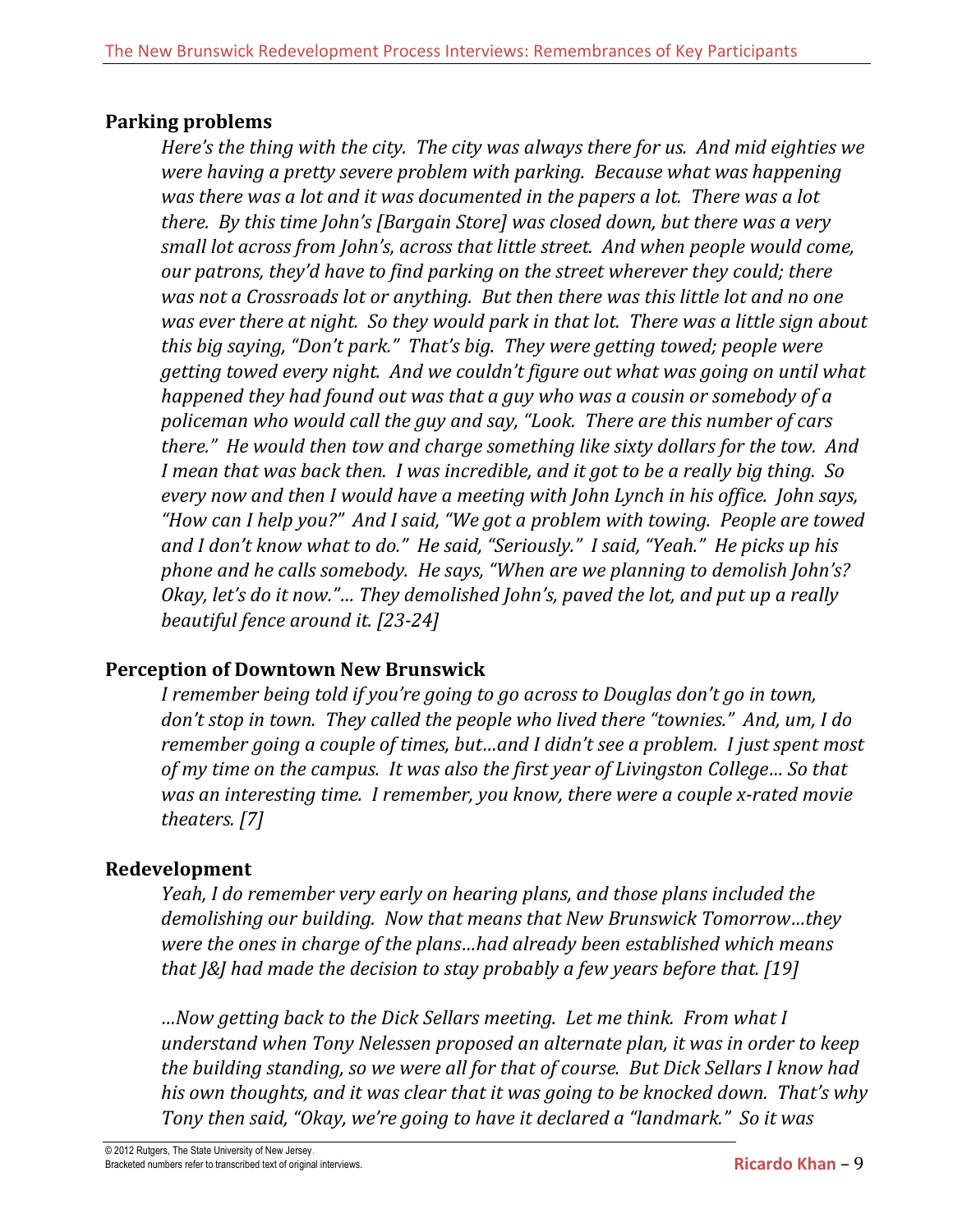*declared a landmark, so they couldn't knock it down. So then it was like, "Well if* we're not going to knock it down, we're going to force you to sell it." "Well you can't force us to sell it." "Well yeah, we condemn it." So it was all of that going on, you *know, that we were hearing about. And the upshot of all of that was that there were settlements, and the result of the settlement with Jim Black was the Frog and the Peach or led to I should say the Frog and the Peach. The settlement after Hubbard left, it was J. August Café. [21]*

*It was natural. I mean coming out of school…I was four years at Rutgers and then four years at Mason Gross. All my friends were there. There was a theater there, professional theater. There was the State Theater where I saw, um, I saw the Alvin Ailey Company. You know, there were so many things happening. I think at that time New Brunswick clearly was on the way up…Because J&J had decided to stay, that was a big message sent to us. There was New Brunswick Tomorrow there, and there were people like Roy Epps who were trying to start things, and Penelope Lattimer trying to start things. John Heldrich trying to make things happen. There were visionaries and there was Eric Kreps and John Bettenbender and I was there, and we just felt like we could do this. So there was never a decision to stay in New Brunswick. It just was a natural thing. [38]*

*There was I think…with all redevelopment there's dislocation. And I saw that neighborhood I was describing earlier. I saw that go away. The neighborhood was made up of blacks and whites and Dominicans and straight and gay and you could walk in a two-block distance and in that walk you would pass at least five different types of music. I loved that. Um, it was not the nicest neighborhood to look at. So with the revitalization I'm very, very, you know, grateful for the fact that they saw the Arts as an important part of that. When restaurants came along of course it also caused rents to go up. Not just in New Brunswick but in other cities where theaters were, and then the rents went up because the restaurant moved in because of theater. This didn't happen so much in New Brunswick to us because we were part of the Cultural Center. But if you weren't part of the Cultural Center, I think it made it harder to become an Arts organization. [38]*

## **Rutgers**

*But Rutgers was all men. I think later on we tried very hard to petition to get women there. And while that was going on we were, you know, we were doing things like going across town…Douglass and pulling the fire alarms, so eventually they would have to come. If they're going to get a good night's sleep, they're going to have to come to Rutgers. Those were the kinds of things I remember. [8]*

*Yeah. I mean certainly Jack Bettenbender was a lightning rod for that and he made the… But yeah, Ed Bloustein and his wife became Opening Night subscribers, and*